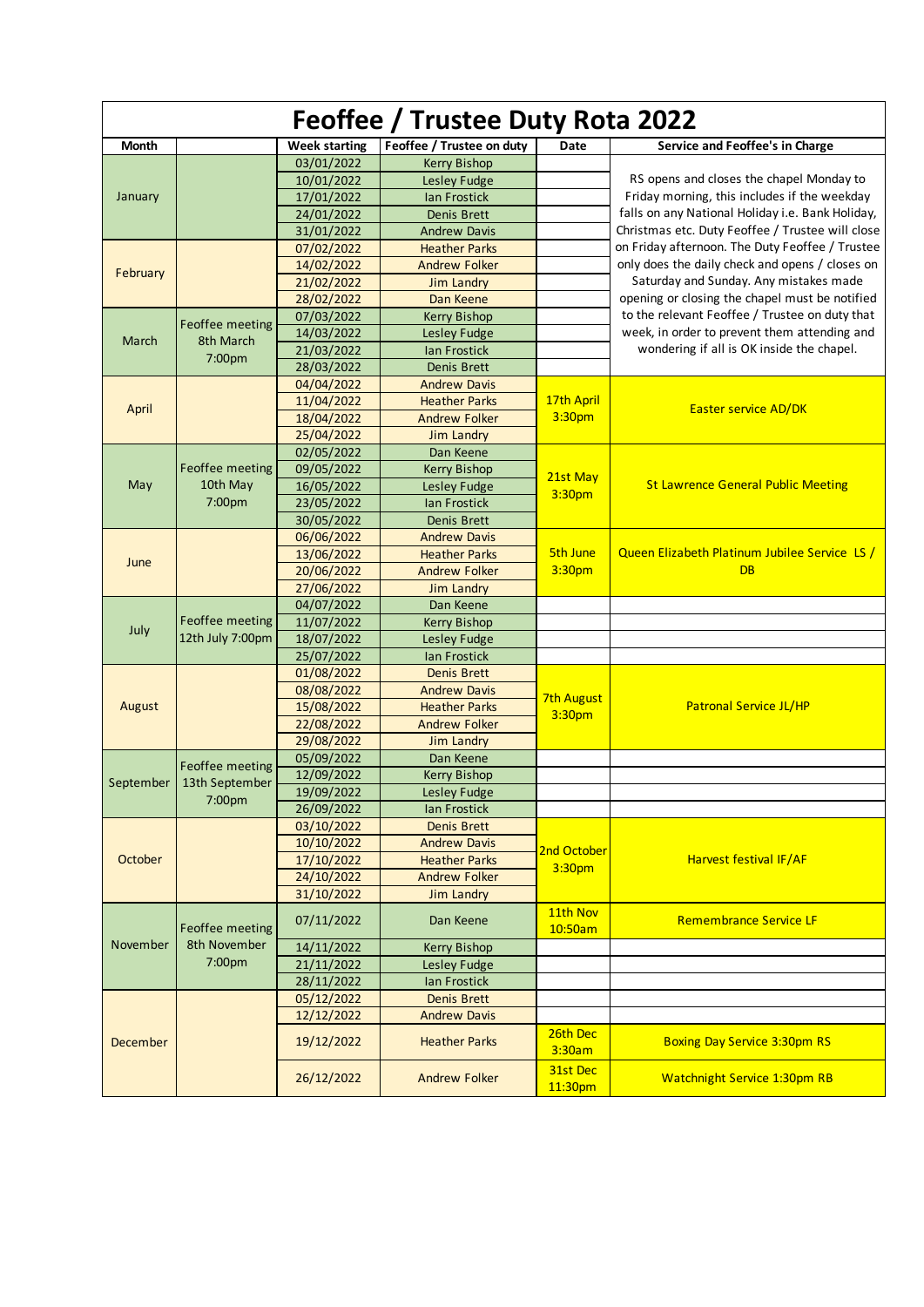| <b>St Lawrence Chapel Servic</b> |                          |           |  |  |  |  |
|----------------------------------|--------------------------|-----------|--|--|--|--|
| 05/01/2022                       | <b>Communion Service</b> | Wednesday |  |  |  |  |
| 12/01/2022                       | <b>Communion Service</b> | Wednesday |  |  |  |  |
| 19/01/2022                       | <b>Communion Service</b> | Wednesday |  |  |  |  |
| 26/01/2022                       | <b>Communion Service</b> | Wednesday |  |  |  |  |
| 02/02/2022                       | <b>Communion Service</b> | Wednesday |  |  |  |  |
| 09/02/2022                       | <b>Communion Service</b> | Wednesday |  |  |  |  |
| 16/02/2022                       | <b>Communion Service</b> | Wednesday |  |  |  |  |
| 23/02/2022                       | <b>Communion Service</b> | Wednesday |  |  |  |  |
| 02/03/2022                       | <b>Communion Service</b> | Wednesday |  |  |  |  |
| 09/03/2022                       | <b>Communion Service</b> | Wednesday |  |  |  |  |
| 16/03/2022                       | <b>Communion Service</b> | Wednesday |  |  |  |  |
| 23/03/2022                       | <b>Communion Service</b> | Wednesday |  |  |  |  |
| 30/03/2022                       | <b>Communion Service</b> | Wednesday |  |  |  |  |
| 06/04/2022                       | <b>Communion Service</b> | Wednesday |  |  |  |  |
| 13/04/2022                       | <b>Communion Service</b> | Wednesday |  |  |  |  |
| 20/04/2022                       | <b>Communion Service</b> | Wednesday |  |  |  |  |
| 27/04/2022                       | <b>Communion Service</b> | Wednesday |  |  |  |  |
| 04/05/2022                       | <b>Communion Service</b> | Wednesday |  |  |  |  |
| 11/05/2022                       | <b>Communion Service</b> | Wednesday |  |  |  |  |
| 18/05/2022                       | <b>Communion Service</b> | Wednesday |  |  |  |  |
| 25/05/2022                       | <b>Communion Service</b> | Wednesday |  |  |  |  |
| 01/06/2022                       | <b>Communion Service</b> | Wednesday |  |  |  |  |
| 08/06/2022                       | <b>Communion Service</b> | Wednesday |  |  |  |  |
| 15/06/2022                       | <b>Communion Service</b> | Wednesday |  |  |  |  |
| 22/06/2022                       | <b>Communion Service</b> | Wednesday |  |  |  |  |
| 29/06/2022                       | <b>Communion Service</b> | Wednesday |  |  |  |  |
| 06/07/2022                       | <b>Communion Service</b> | Wednesday |  |  |  |  |
| 13/07/2022                       | Communion Service        | Wednesday |  |  |  |  |
| 20/07/2022                       | <b>Communion Service</b> | Wednesday |  |  |  |  |
| 27/07/2022                       | <b>Communion Service</b> | Wednesday |  |  |  |  |
| 03/08/2022                       | <b>Communion Service</b> | Wednesday |  |  |  |  |
| 10/08/2022                       | <b>Communion Service</b> | Wednesday |  |  |  |  |
| 17/08/2022                       | <b>Communion Service</b> | Wednesday |  |  |  |  |
| 24/08/2022                       | <b>Communion Service</b> | Wednesday |  |  |  |  |
| 31/08/2022                       | <b>Communion Service</b> | Wednesday |  |  |  |  |
| 07/09/2022                       | <b>Communion Service</b> | Wednesday |  |  |  |  |
| 14/09/2022                       | <b>Communion Service</b> | Wednesday |  |  |  |  |
| 21/09/2022                       | <b>Communion Service</b> | Wednesday |  |  |  |  |
| 28/09/2022                       | <b>Communion Service</b> | Wednesday |  |  |  |  |
| 05/10/2022                       | <b>Communion Service</b> | Wednesday |  |  |  |  |
| 12/10/2022                       | <b>Communion Service</b> | Wednesday |  |  |  |  |
| 19/10/2022                       | <b>Communion Service</b> | Wednesday |  |  |  |  |
| 26/10/2022                       | <b>Communion Service</b> | Wednesday |  |  |  |  |
| 02/11/2022                       | <b>Communion Service</b> | Wednesday |  |  |  |  |
| 09/11/2022                       | <b>Communion Service</b> | Wednesday |  |  |  |  |
| 16/11/2022                       | <b>Communion Service</b> | Wednesday |  |  |  |  |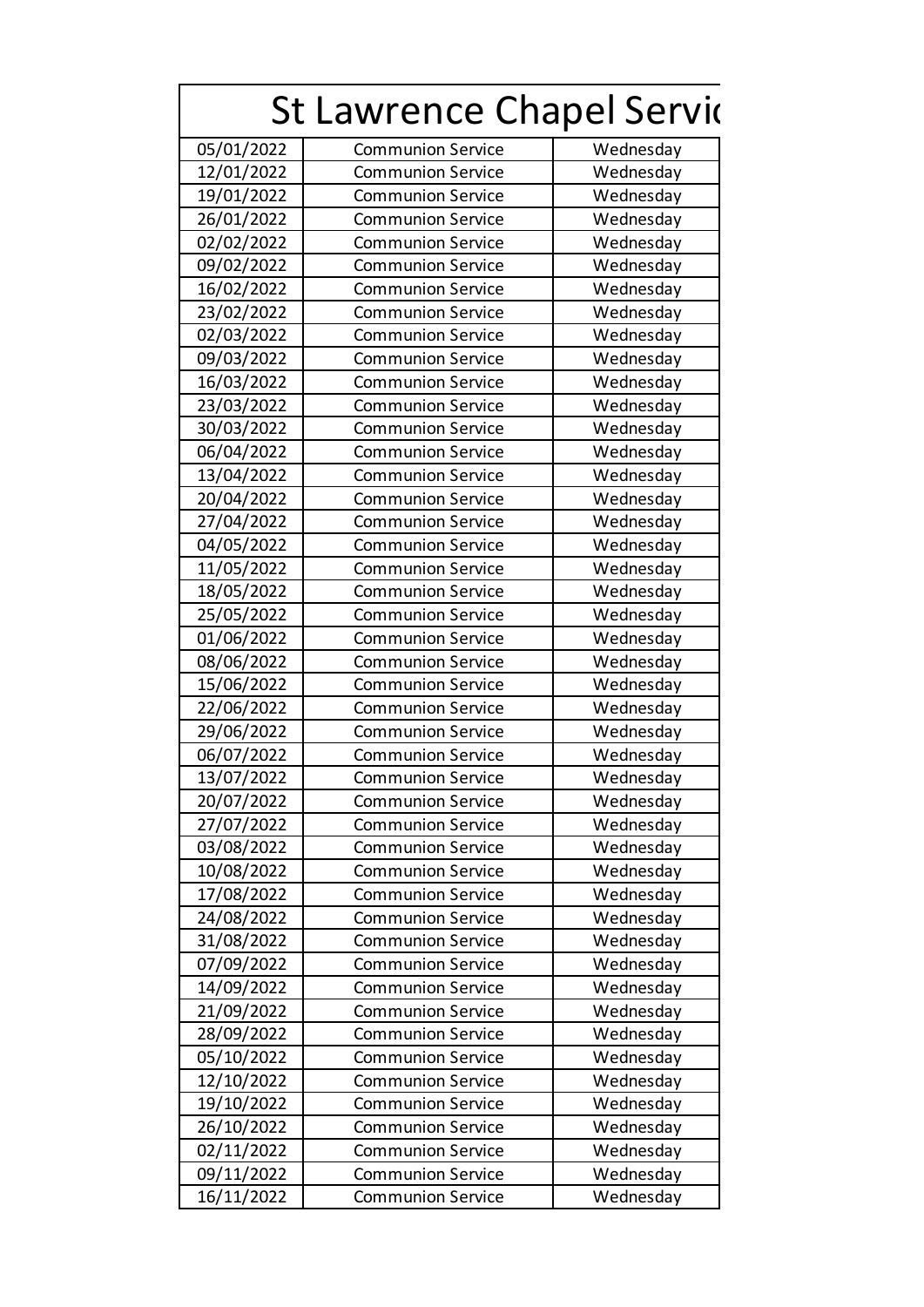| 23/11/2022 | <b>Communion Service</b> | Wednesday |
|------------|--------------------------|-----------|
| 30/11/2022 | <b>Communion Service</b> | Wednesday |
| 07/12/2022 | <b>Communion Service</b> | Wednesday |
| 14/12/2022 | <b>Communion Service</b> | Wednesday |
| 21/12/2022 | <b>Communion Service</b> | Wednesday |
| 28/12/2022 | <b>Communion Service</b> | Wednesday |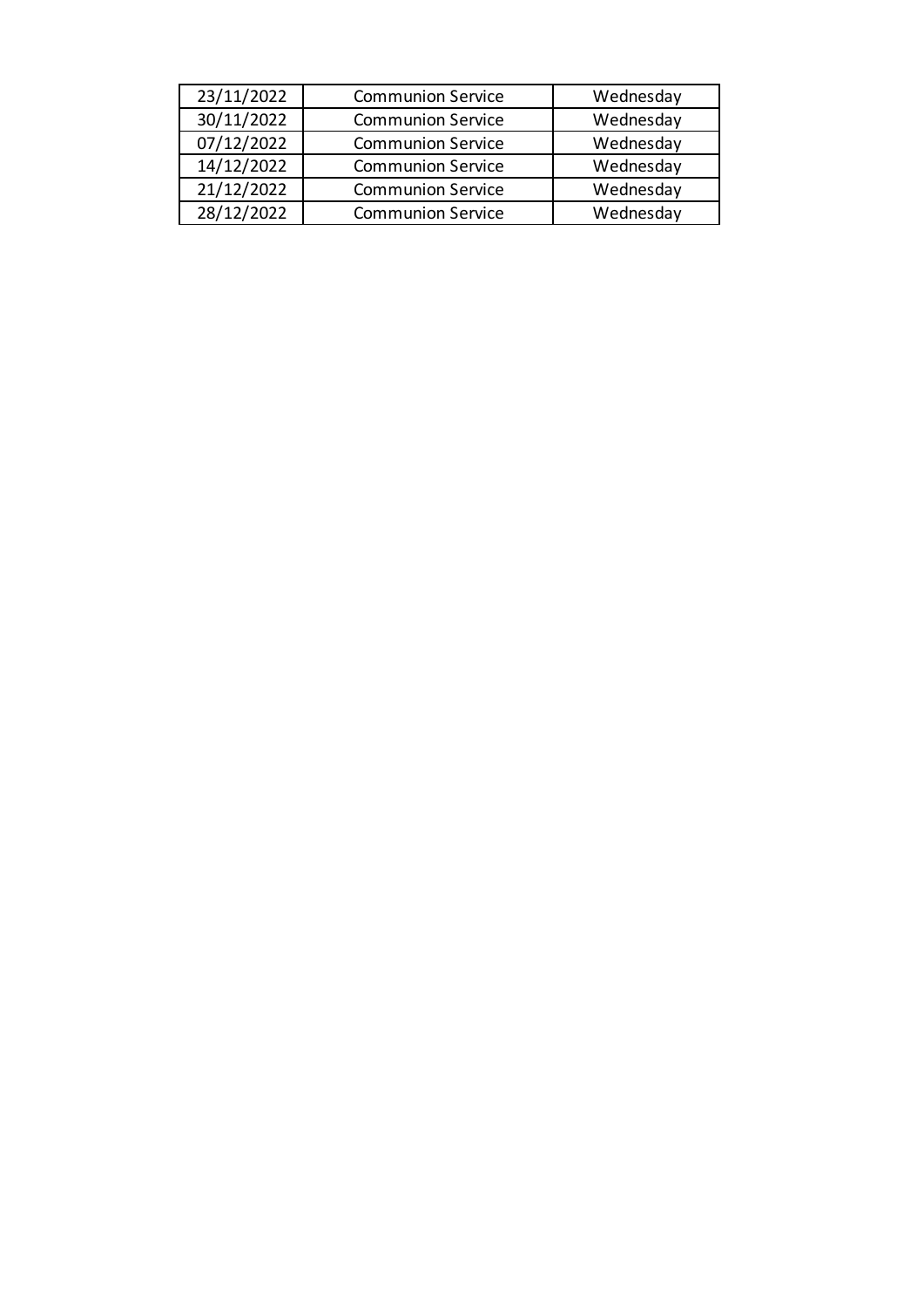|         | ces |
|---------|-----|
| 10:00am |     |
| 10:00am |     |
| 10:00am |     |
| 10:00am |     |
| 10:00am |     |
| 10:00am |     |
| 10:00am |     |
| 10:00am |     |
| 10:00am |     |
| 10:00am |     |
| 10:00am |     |
| 10:00am |     |
| 10:00am |     |
| 10:00am |     |
|         |     |
| 10:00am |     |
| 10:00am |     |
| 10:00am |     |
| 10:00am |     |
| 10:00am |     |
| 10:00am |     |
| 10:00am |     |
| 10:00am |     |
| 10:00am |     |
| 10:00am |     |
| 10:00am |     |
| 10:00am |     |
| 10:00am |     |
| 10:00am |     |
| 10:00am |     |
| 10:00am |     |
| 10:00am |     |
| 10:00am |     |
| 10:00am |     |
| 10:00am |     |
| 10:00am |     |
| 10:00am |     |
| 10:00am |     |
| 10:00am |     |
| 10:00am |     |
| 10:00am |     |
| 10:00am |     |
| 10:00am |     |
| 10:00am |     |
| 10:00am |     |
| 10:00am |     |
| 10:00am |     |